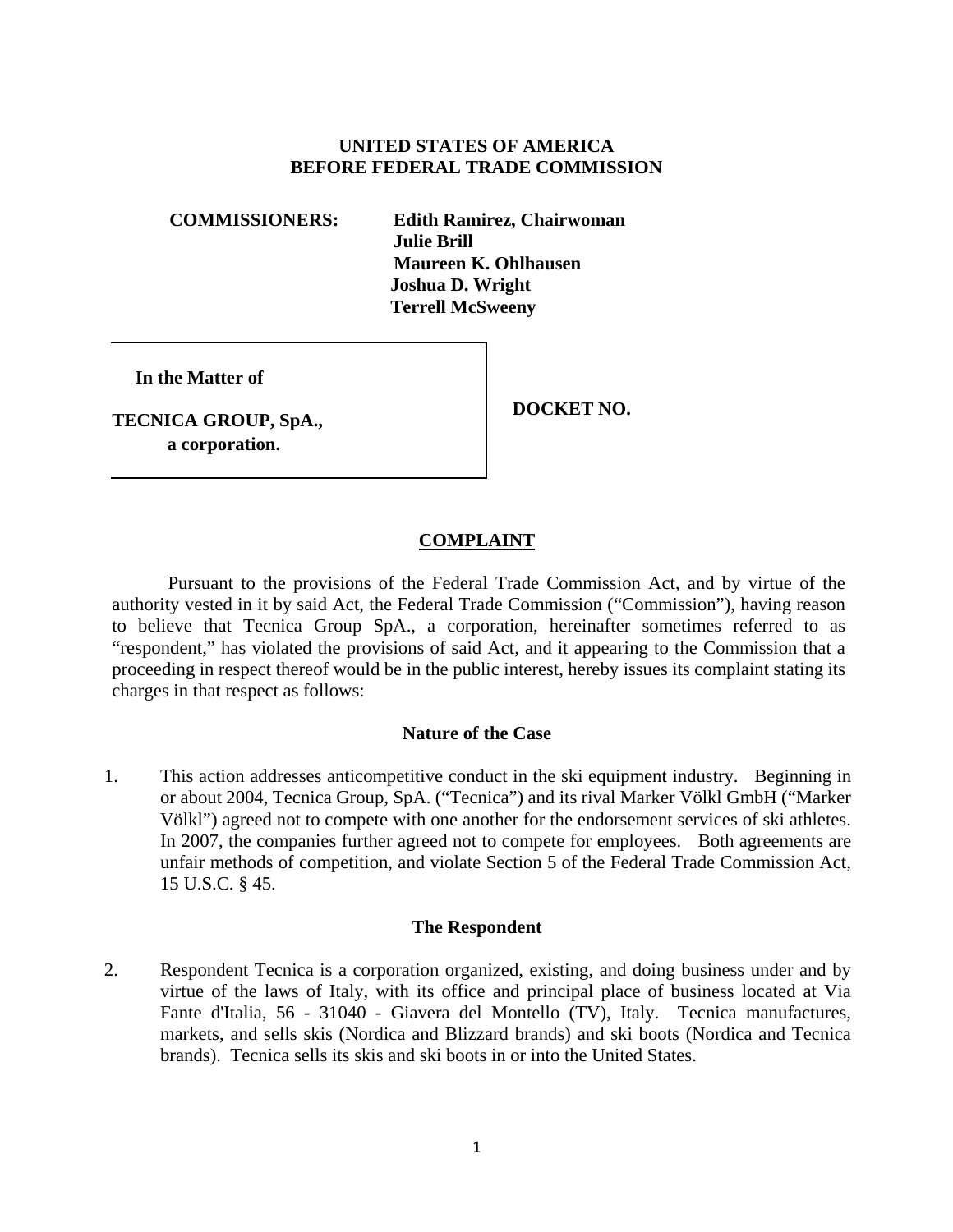- 3. At all times relevant herein, Tecnica has been, and is now, a corporation as "corporation" is defined in Section 4 of the Federal Trade Commission Act, 15 U.S.C. § 44.
- 4. The acts and practices of Tecnica, including the acts and practices alleged herein, are in commerce or affect commerce, as "commerce" is defined in Section 4 of the Federal Trade Commission Act, 15 U.S.C. § 44.

## **The Ski Equipment Businesses of Tecnica and Jarden/Marker Völkl**

- 5. For many years, Tecnica specialized in the manufacture and sale of ski boots. Tecnica acquired the Nordica ski equipment unit from Benetton Group SpA. in 2003. The Nordica unit manufactured and sold both skis and ski boots.
- 6. Tecnica acquired a second ski manufacturer, Blizzard GmbH, in 2006. Currently, Tecnica is the fourth largest seller of skis in the United States.
- 7. Jarden Corporation ("Jarden"), through its subsidiaries Marker Völkl and K2 Inc., manufactures, markets, and sells skis (Völkl and K2 brands) and ski bindings (Marker brand). Jarden acquired Marker Völkl and K2 Inc. in 2007. Jarden is the leading seller of skis in the United States.
- 8. In 1992, Tecnica and Marker Völkl began collaborating in the marketing and distribution of certain complementary ski equipment: Völkl brand skis, and Tecnica brand ski boots. Initially, these companies were not competitors: Tecnica did not have a ski product; Marker Völkl did not have a ski boot product.
- 9. The ski brands later acquired by Tecnica (Nordica and Blizzard brands) were not included in the Tecnica/Marker Völkl collaboration. That is, Tecnica independently manufactures, markets, and distributes Nordica skis and Blizzard skis in competition with Völkl skis.
- 10. Tecnica and Marker Völkl terminated their collaboration in the United States in 2008, and in other regional markets over the period 2008 through 2010.

## **Competition for Ski Athlete Endorsements**

- 11. The most effective and most costly tool for marketing ski equipment consists of securing endorsements from prominent ski athletes. Endorsers include world class and professional athletes who compete in organized ski competitions (such as the World Cup and the Olympics), "junior" athletes who show the potential to develop into world class athletes, skiers whose performance attracts significant media attention (such as extreme skiers), and other "opinion leaders" (such as ski instructors and ski patrollers).
- 12. Endorsement agreements between a ski equipment company and a ski athlete are typically of short duration, and are subject to renewal. Commonly, the ski athlete: (i) authorizes the company to use the athlete's name and likeness in promotions and in advertisements, (ii)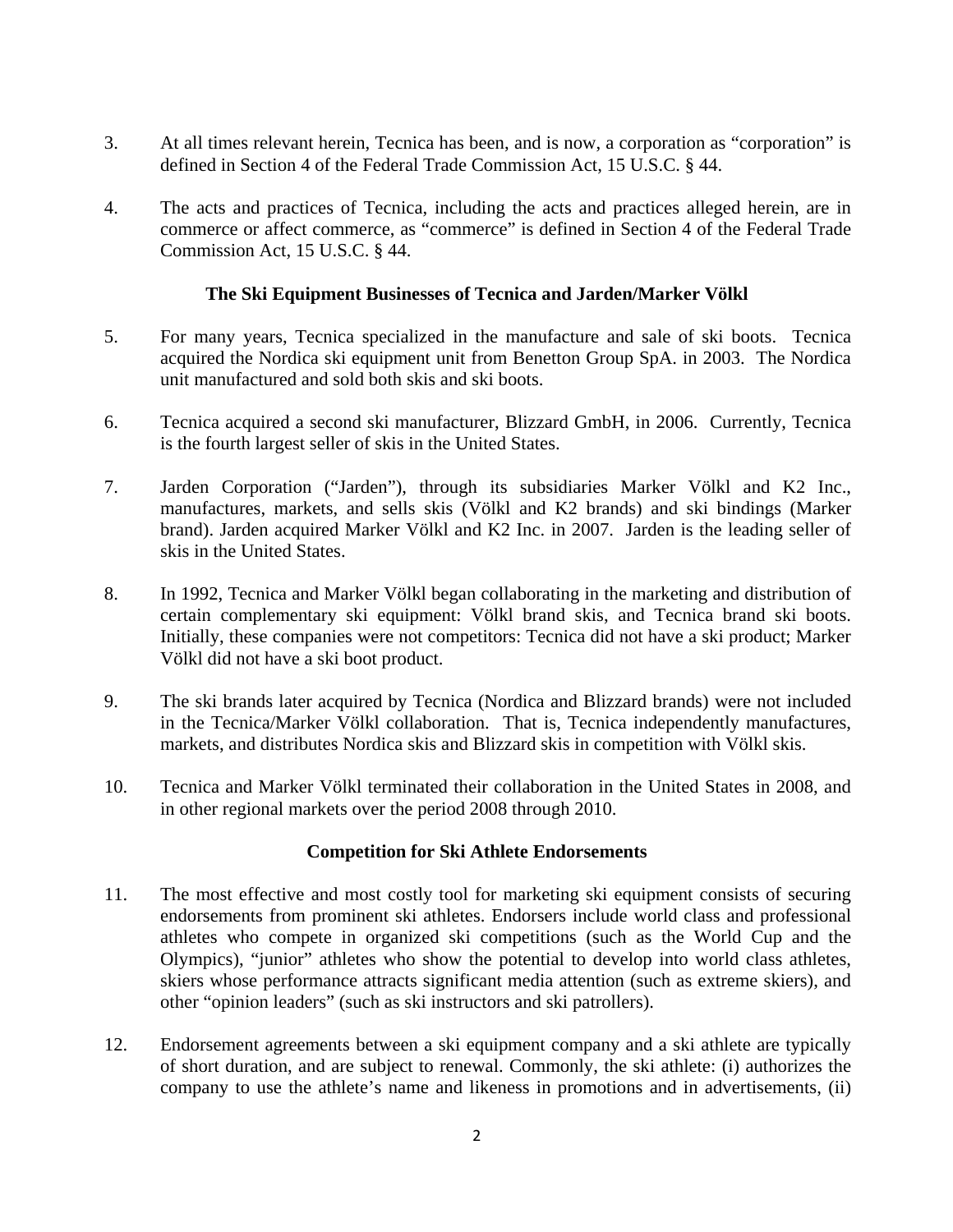agrees to use and promote the company's equipment on an exclusive basis, (iii) agrees to display the company's equipment when the athlete can attract media exposure, such as by taking the skis to the podium when receiving a medal, and/or (iv) agrees to appear at promotional events on behalf of the company. The association of a ski equipment brand with a prominent ski athlete generates sales, goodwill, and other benefits for the company.

- 13. As consideration for the ski athlete's endorsement services, the ski equipment company commonly provides the ski athlete with monetary compensation (keyed to the athlete's success in competitions), support services at competitions, free or discounted equipment, and/or travel expenses.
- 14. Ordinarily, ski equipment companies compete with one another to secure the endorsement services of prominent ski athletes. At the expiration of an endorsement agreement, a ski athlete can be induced to switch from one company to another in return for greater compensation, in much the same way that an employee can be induced to change employers in return for a higher salary or better benefits.
- 15. Endorsement agreements are the primary source of income for professional ski athletes. Among professional skiers, the common wisdom is: To make money in this sport, ski fast – and endorsement deals may follow.

## **The Anticompetitive Agreements**

- 16. In or about 2004, Tecnica and Marker Völkl agreed not to compete with one another to secure the endorsement services of ski athletes. Specifically, Tecnica agreed not to solicit, recruit, or contract with a ski athlete who previously endorsed Völkl brand skis or who was otherwise claimed by Marker Völkl. Marker Völkl agreed not to solicit, recruit, or contract with a ski athlete who previously endorsed Nordica brand skis or who was otherwise claimed by Tecnica.
- 17. In 2005, Blizzard GmbH and Marker Völkl agreed not to compete with one another to secure the endorsement services of ski athletes. Specifically, Blizzard GmbH agreed not to solicit, recruit, or contract with a ski athlete who previously endorsed Völkl brand skis or who was otherwise claimed by Marker Völkl. Marker Völkl agreed not to solicit, recruit, or contract with a ski athlete who previously endorsed Blizzard brand skis or who was otherwise claimed by Blizzard GmbH.
- 18. In or about January 2007 shortly after Tecnica's acquisition of Blizzard GmbH executives of Tecnica met with executives of Marker Völkl to review the inter-company collaboration and the non-compete agreements. Tecnica and Marker Völkl reaffirmed that the companies would not compete with one another to secure the endorsement services of ski athletes. Tecnica and Marker Völkl intended that these athlete non-compete agreements would enable them to avoid bidding up the cost of securing athlete endorsements.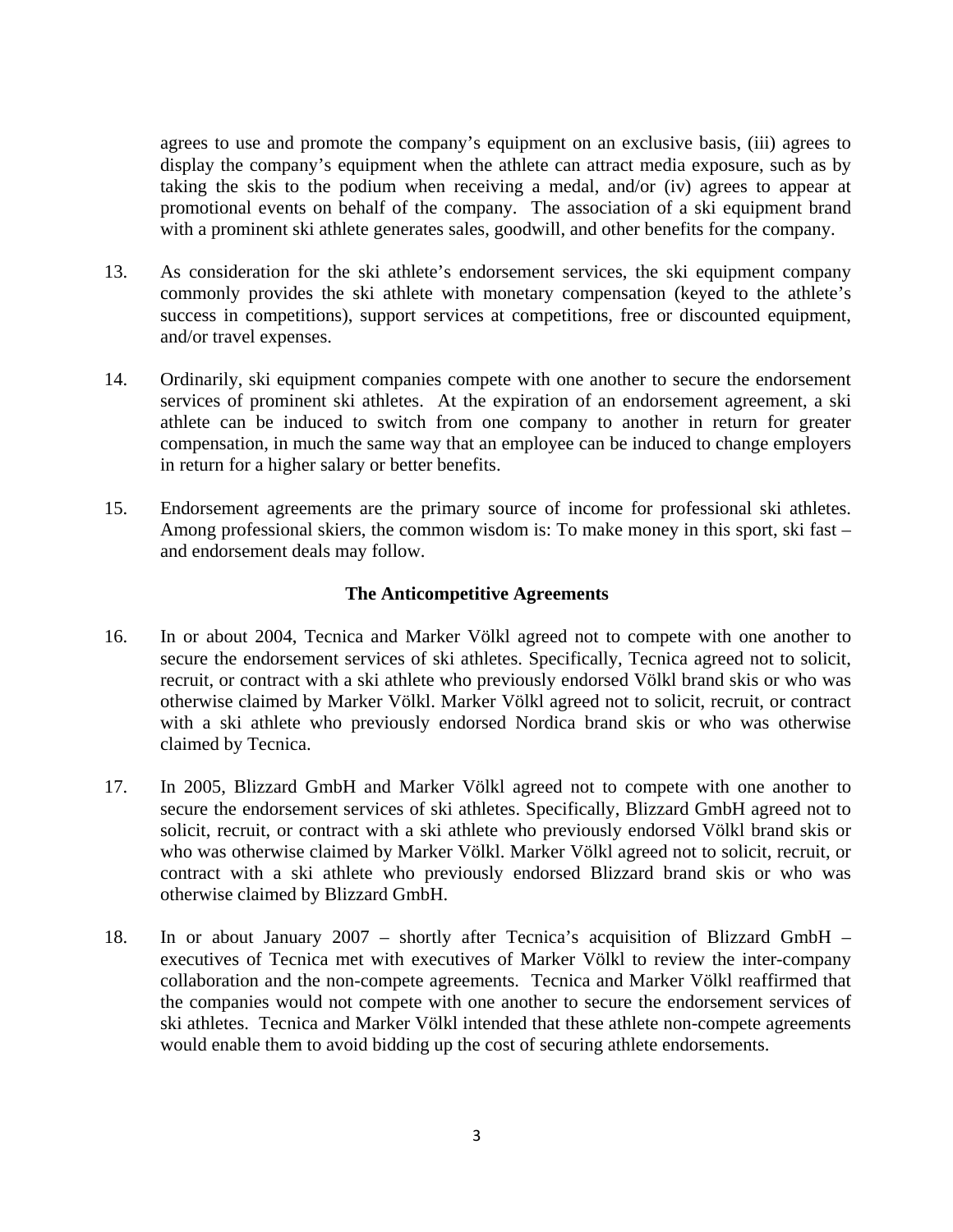- 19. At the January 2007 meeting, Tecnica and Marker Völkl also agreed to expand the scope of their non-compete agreements. Tecnica and Marker Völkl agreed not to compete for the services of any employee. Specifically, Tecnica agreed not to solicit, recruit, or contract with any employee of Marker Völkl. Marker Völkl agreed not to solicit, recruit, or contract with any employee of Tecnica. Tecnica and Marker Völkl intended that this employee noncompete agreement would enable them to avoid bidding up the salaries paid to employees.
- 20. In furtherance of the athlete non-compete agreement and the employee non-compete agreement, executives of Tecnica and Marker Völkl communicated the terms of these agreements to company managers with responsibility for recruiting ski athletes and for hiring employees.
- 21. Christoph Bronder, the President and Chief Executive Officer of Marker Völkl, aggressively policed the Tecnica/Marker Völkl non-compete agreements, and complained to Tecnica when he detected a potential violation.
- 22. The restraints on competition agreed to by Tecnica and Marker Völkl were not reasonably necessary for the formation or efficient operation of the collaboration between the companies. The ski businesses of Tecnica (the Nordica and Blizzard brands) were at all times outside of and apart from the collaboration. Consequently, the restraints did not align the disparate incentives of the companies in a manner that promoted the cognizable efficiency goals of the collaboration. Also, the restraints adversely affected competition for – and the compensation available to – athletes and employees whose services were unrelated to the collaboration.
- 23. Tecnica's conduct, as alleged herein, had the purpose, capacity, tendency, and likely effect of (i) restraining competition unreasonably, (ii) harming the economic interests of ski athletes, and (iii) harming the economic interests of the affected employees of Tecnica and Marker Völkl.

## **Violations Alleged**

24. As set forth in paragraphs 16 through 23 above, Tecnica and Marker Völkl agreed to restrain competition in violation of Section 5 of the Federal Trade Commission Act, as amended, 15 U.S.C. § 45.